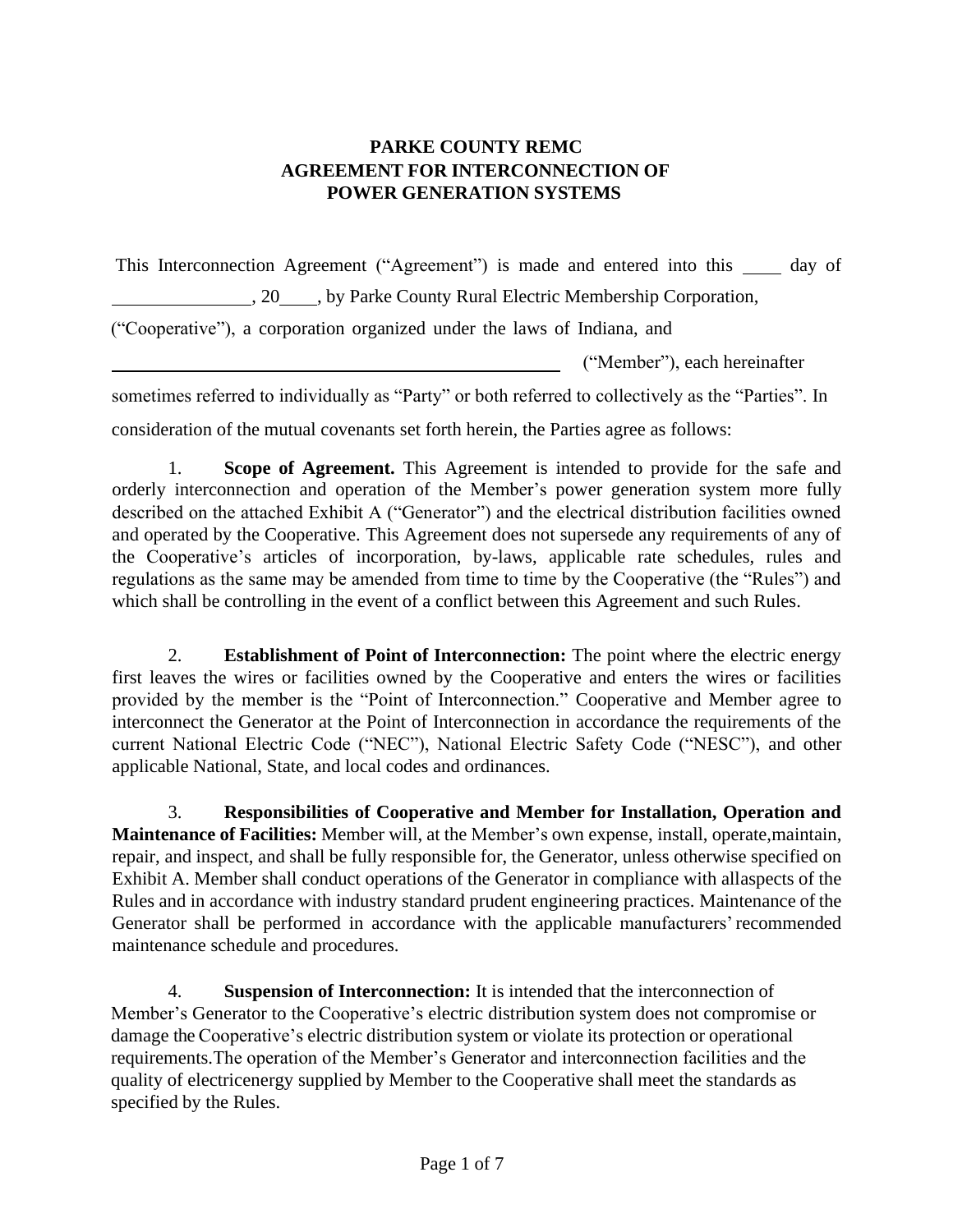If the operation of the Member's Generator or quality of electric energy supplied (in the case of power export) does not meet the standards as specified, then the Cooperative will notify the Member to take reasonable and expedient corrective action. The Cooperative shall have the right to disconnect the Member's Generator until compliance is reasonably demonstrated. Notwithstanding, the Cooperative may in its sole discretion disconnect the Member's Generator from the Cooperative's distribution system without notice if the operation of the Generator imposes a threat, in the Cooperative's sole judgment, to the Cooperative's distribution system, or to life and other property.

5. **Operator in Charge:** The Member is responsible for establishing operating procedures and standards for the operation of its Generator and to designate an "Operator in Charge" who will be responsible for the safe and reliable operation of the Generator. The Member shall ensure that the Operator in Charge of the Generator is competent in the operation of the Generator and is aware of the provisions of any operating agreements and regulations relating to the safe operation of electrical power systems. The Operator in Charge is the person identified by name or job title responsible for the real time operation of all electrical facilities related to the interconnection of the Generator owned by the Member.

6. **Testing and Testing Records:** The Member shall provide to the Cooperative all records of testing. Testing of protection systems shall be limited to records of compliance with standard acceptance procedures and by industry standards and practices. These records shall include testing at the start of commercial operation and periodic testing thereafter. Factory testing of pre-packaged Generators and the protective systems of small units shall be acceptable. In the case of a factory test, the Member needs to provide a written description and certification by the factory of the test, the test results, and the qualification of any independent testing laboratory. In addition, the settings of the equipment being installed are to be approved by the Cooperative prior to interconnection.

7. **Access:** Cooperative shall have access at reasonable times to the Generator whether before, during or after the time the Generator Facilities first produce energy, to perform reasonable on-site inspections to verify that the installation and operation of the Generator complies with the requirements of this Agreement and to verify the proper installation and continuing safe operation of the Generator. Cooperative shall also have at all times immediate access to breakers or any other equipment that will isolate the Generator from Cooperative's electric system. The cost of such inspection(s) shall be at Cooperative's expense; however, Cooperative shall not be responsible for any other cost Member may incur as a result of such inspection(s). The Cooperativeassumes no liability in the event it exercises its rights under this Section.

8. **Maintenance Outages:** Maintenance outages will occasionally be required on the Cooperative's distribution system and the Cooperative will provide as much notice and planning as practical to minimize downtime. It is agreed that in some emergency cases such notice may not be practical. Compensation will not be made for unavailability of Cooperative's distribution facilities due to distribution system outages.

9. **Disconnection of Facilities** – Member retains the option to disconnect its Generator from the Cooperative's distribution system, provided that Member notifies the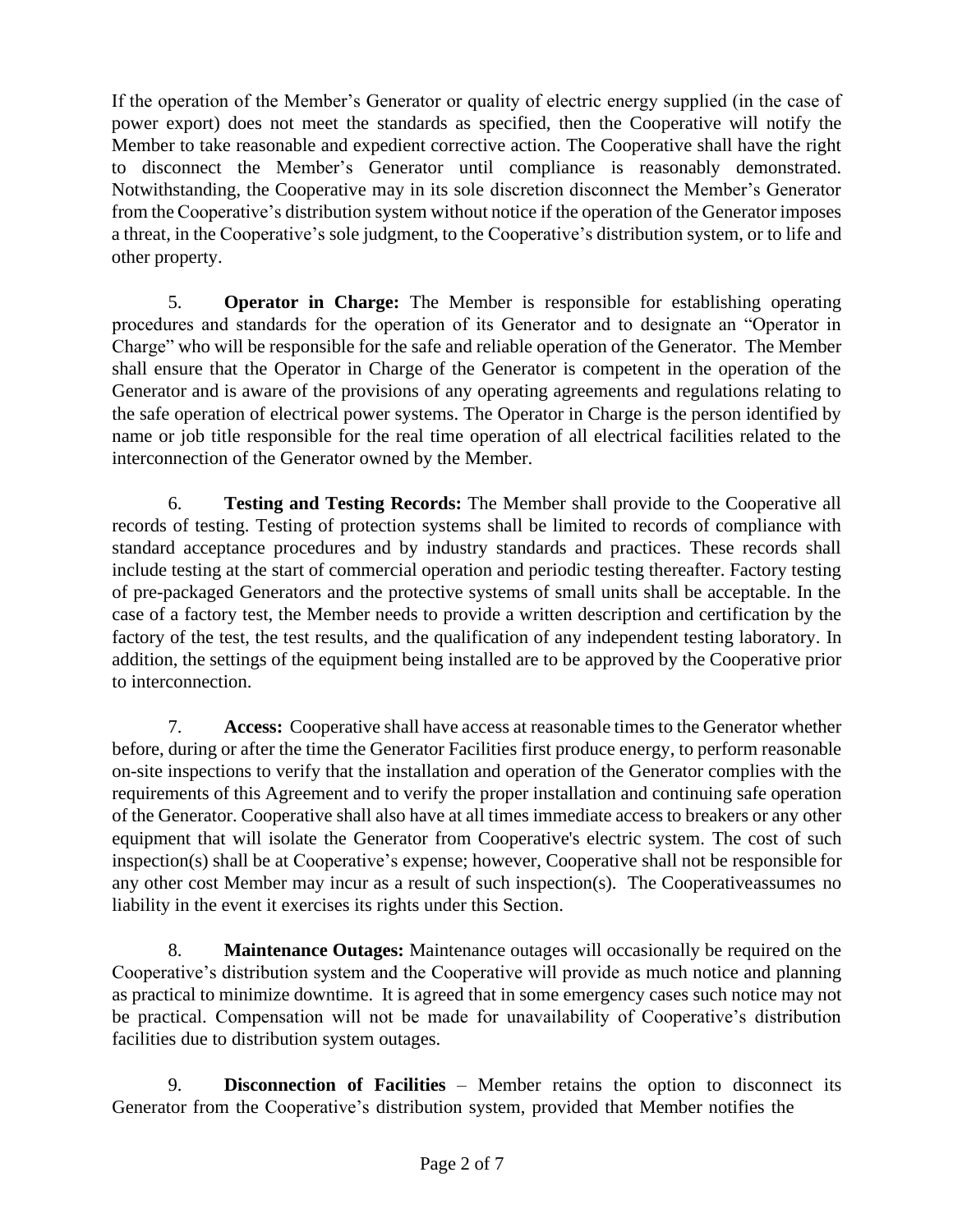Cooperative of its intent to disconnect by giving the Cooperative at least ten (10) days' prior written notice. Such disconnection shall not be a termination of this Agreement unless Member exercises rights under Section 13.

10. **Net-Billing Rates and Procedures:** Cooperative will utilize a net-billing process under the Cooperative's Rate Rider Schedule DG, as amended from time to time, for Generators interconnected with the Cooperative's distribution system. Cooperative will provide and maintain all metering equipment necessary to implement net-billing pursuant to this Agreement and Rate Rider Schedule DG; provided, however, the Member shall be responsible for the cost of any additional metering equipment necessary to meter electricity delivered to the Cooperative.

11. **Liability and Indemnification:** The Member assumes all responsibility for the electric service upon Member's premises at and from the Point of Interconnection and for the wires and equipment used in connection therewith; and Member will protect and save Cooperative harmless from all claims for injury or damage to persons or property, including but not limited to property of Member, occurring on or about Member's premises or at and from the Point of Interconnection or flow of electricity from Cooperative, occasioned by such electricity or said wires and equipment, except where said injury or damage is proved to have been caused solely by the negligence of the Cooperative. The Member will (a) pay the Cooperative for all damages to Cooperative's equipment, facilities, or distribution system, and (b) save and hold Cooperative harmless from all claims, demands, and liabilities of every kind and nature for injury or damage to, or death of, persons and/or property of others, including costs and expenses of defending against the same, arising in any manner in connection with Member's Generator or the operation thereof. The Member shall also indemnify, defend and hold the Cooperative, its employees, contractors, members and agents ("Indemnities") harmless from and against all damages, losses, costs, expenses, and claims, including attorneys fees, incurred by the Indemnities for injury or damage to persons or property, including but not limited to the property of the Cooperative, which arise or result, directly or indirectly from the Member's ownership, operation and interconnection of the Member's Generator and interconnection facilities.

12. **Insurance:** The Member, at Member's own expense, shall secure and maintain in effect while interconnected to the Cooperative's distribution system Comprehensive General Liability Insurance and Contractual Liability Insurance insuring Member's indemnification obligations under Section 11 above, and bodily injury, death and property damage with a combined single limit for bodily injury and property damage of not less than \$1,000,000.00 for each occurrence. A Certificate of Insurance evidencing the requisite coverage shall be provided to the Cooperative prior to interconnecting to the Cooperative's distribution system. Cooperative shall be permitted to periodically obtain proof of current insurance coverage. The Member will not be allowed to commence or continue interconnected operations unless evidence is provided that satisfactory insurance coverage is in effect.

13. **Effective Term and Termination Rights:** This Agreement shall be effective upon execution by both Parties and shall continue in full force and effect so long as the Member's Generator is interconnected to the Cooperative's electric distribution system. This Agreement may be amended by the Cooperative without the consent of the Member upon 30 days prior written notice to the Member. This Agreement shall terminate on the date that the Member permanently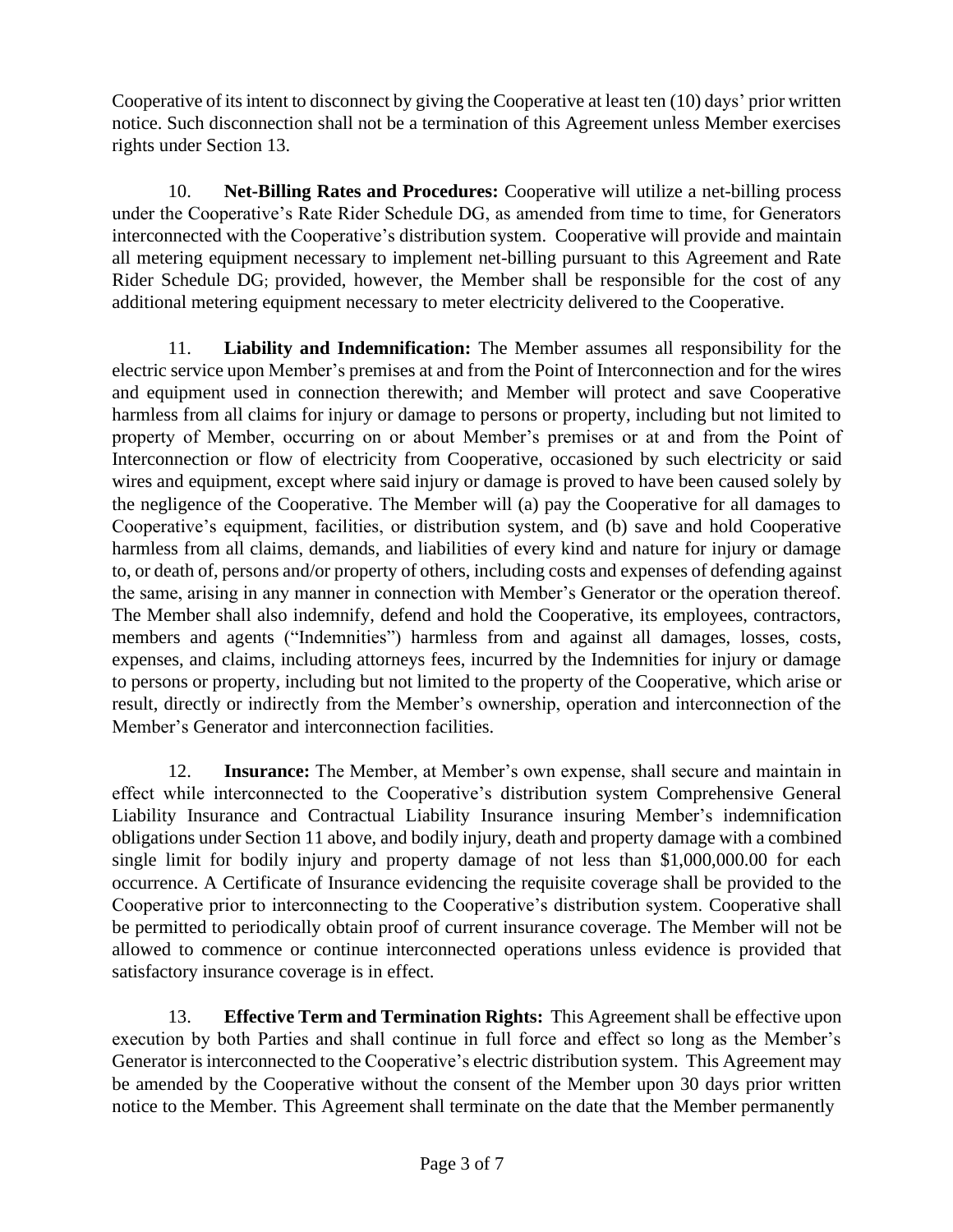de-installs its interconnection of its Generator with the Cooperative's system and provides notice thereof to the Cooperative, provided, however, any obligation contained herein which would naturally survive the termination of this Agreement, including but not limited to the Member's indemnification obligations, shall survive the termination of this Agreement. This Agreement may also be terminated as follows: (a) Cooperative may terminate upon failure by the Member to generate energy from the Generator and deliver such energy to the Cooperative within six (6) months after completion of the interconnection; (b) Cooperative may terminate this Agreement by giving the Member at least thirty (30) days prior written notice that the other Party is in default of any of the terms and conditions of the Agreement or the Rules or any rate schedule, tariff, regulation, contract, or policy of the Cooperative, so long as the notice specifies the basis for termination and the default is not cured within such thirty (30) day period; (c) Cooperative may terminate by giving Member at least sixty (60) days' notice in the event that there is a material change in an applicable law, or any requirement of the Cooperative's wholesale power supplier or of any transmission utility, independent system operator or regional transmission organization having responsibility for the operation of any part of the Cooperative's distribution system..

14. **Compliance with Laws and Rules:** Both the Cooperative and the Member shall be responsible for complying with all applicable federal and state laws, rules and regulations. The interconnection and services provided under this Agreement shall at all times be subject to the terms and conditions set forth in the Rules, which Rules are hereby incorporated into this Agreement by this reference. The Cooperative shall have the right to change any of the Rules at any time.

15. **Severability:** If any portion or provision of this Agreement is held or adjudged for any reason to be invalid or illegal or unenforceable by any court of competent jurisdiction, such portion shall be deemed separate and independent, and the remainder of this Agreement shall remain in full force and effect.

16. **Entirety of Agreement and Prior Agreements Superseded:** This Agreement, including the Rules and all attached Exhibits, which are expressly made a part hereof for all purposes, constitutes the entire agreement and understanding between the Parties with regard to the interconnection of the facilities of the Parties at the Points of Interconnection expressly provided for in this Agreement. The Parties are not bound by or liable for any statement, representation, promise, inducement, understanding, or undertaking of any kind or nature (whether written or oral) with regard to the subject matter hereof not set forth or provided for herein or in the member application, or other written information provided by the Member in compliance with the Rules. It is expressly acknowledged that the Parties may have other agreements covering other services not expressly provided for herein, which agreements are unaffected by this Agreement.

17. **Assignment:** At any time during the term of this Agreement, the Member may assign this Agreement to a corporation, an entity with limited liability or an individual (the "Assignee") to whom the Member transfers ownership of the Generator; provided that the member obtains the consent of the Cooperative in advance of the assignment. The Cooperative's consent will be based on a determination that the Assignee is financially and technically capable to assume ownership and/or operation of the Generator. The company or individual to which this Agreement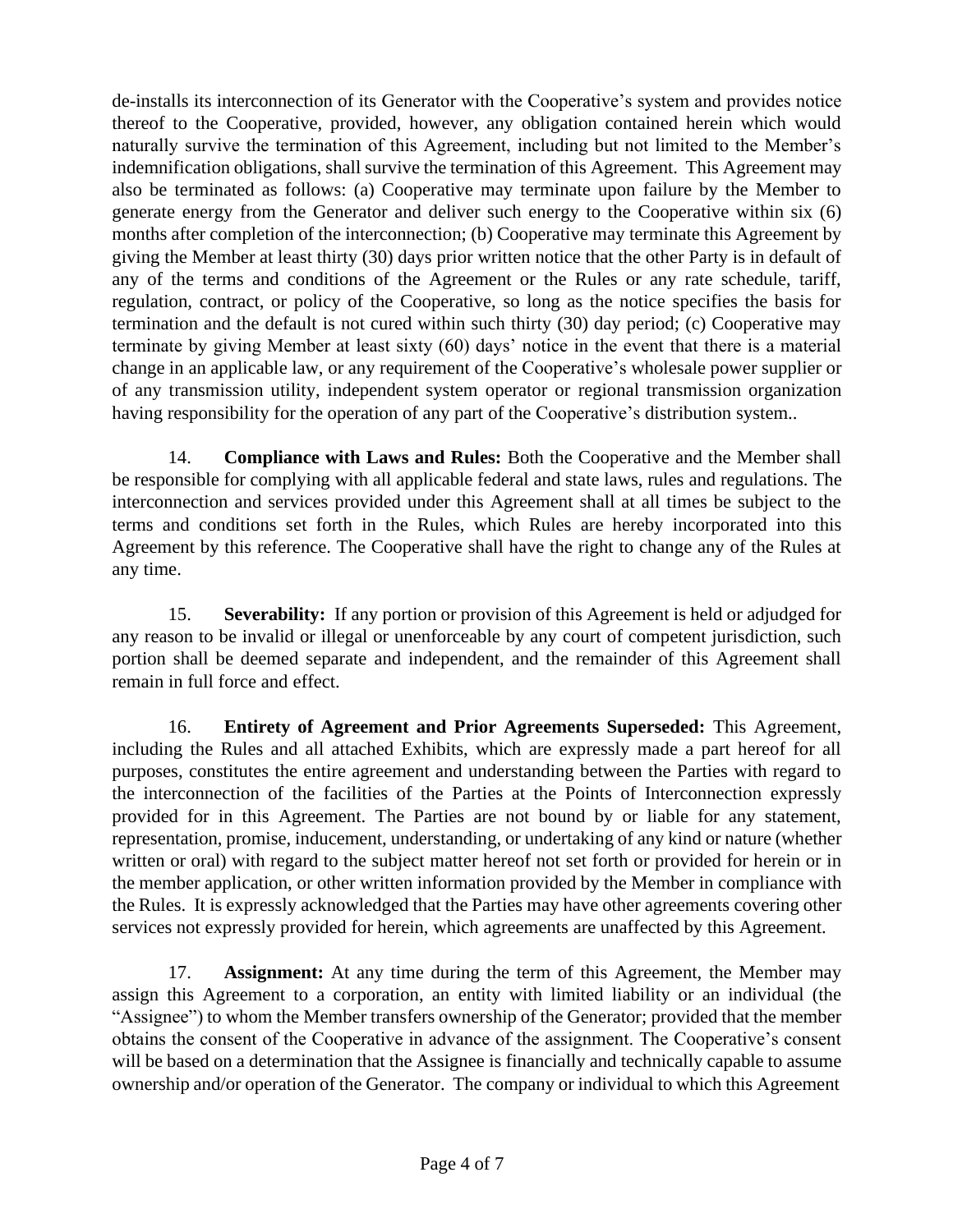is assigned will be responsible for the proper operation and maintenance of the Generator and must agree in writing to be subject to all provisions of this Agreement.

18. **Notices:** Notices given under this Agreement are deemed to have been duly delivered if hand delivered or sent by United States certified mail, return receipt requested, postage prepaid, to:

| (a) If to Cooperative: | Parke County REMC<br><b>ATTN:</b> General Manager<br>119 W. High Street<br>Rockville, IN 47872 |
|------------------------|------------------------------------------------------------------------------------------------|
| (b) If to Member:      |                                                                                                |
|                        |                                                                                                |

The above-listed names, titles, and addresses of either Party may be changed by written notification to the other Party.

19. **Force Majeure.** For purposes of this Agreement, the term "Force Majeure" means any cause or event not reasonably within the control of the Party claiming Force Majeure, including, but not limited to, the following: acts of God, strikes, lockouts, or other industrial disturbances; acts of public enemies; orders or permits or the absence of the necessary orders or permits of any kind which have been properly applied for from the government of the United States, the State of Indiana, any political subdivision or municipal subdivision or any of their departments, agencies or officials, or any civil or military authority; unavailability of a fuel or resource used in connection with the generation of electricity; extraordinary delay in transportation; unforeseen soil conditions; equipment, material, supplies, labor or machinery shortages; epidemics; landslides; lightning; earthquakes; fires; hurricanes; tornadoes; storms; floods; washouts; drought; arrest; war; civil disturbances; explosions; breakage or accident to machinery, transmission lines, pipes or canals; partial or entire failure of utilities; breach of contract by any supplier, contractor, subcontractor, laborer or materialman; sabotage; injunction; blight; famine; blockade; or quarantine.

If either Party is rendered wholly or partly unable to perform its obligations under this Agreement because of Force Majeure, both Parties shall be excused from whatever obligations under this Agreement are affected by the Force Majeure (other than the obligation to pay money) and shall not be liable or responsible for any delay in the performance of, or the inability to perform, any such obligations for so long as the Force Majeure continues. The Party suffering an occurrence of Force Majeure shall, as soon as is reasonably possible after such occurrence, give the other Party written notice describing the particulars of the occurrence and shall use commercially reasonable efforts to remedy its inability to perform; provided, however, that the settlement of any strike, walkout, lockout or other labor dispute shall be entirely within the discretion of the Party involved in such labor dispute.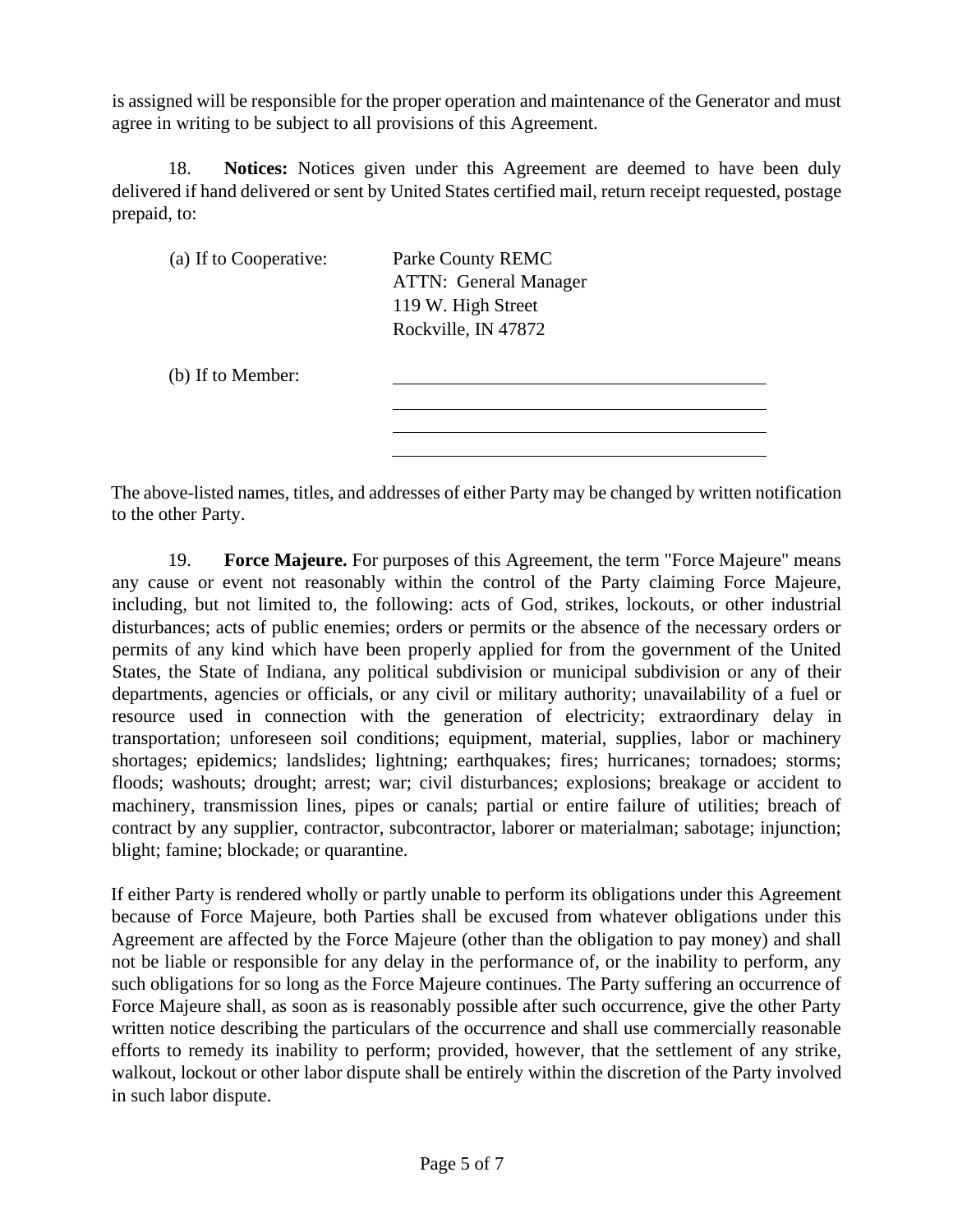20. **Limitations (No Third-Party Beneficiaries, Waiver, etc.):** This Agreement is not intended to and does not create rights, remedies, or benefits of any character whatsoever in favor of any persons, corporations, associations, or entities other than the Parties, and the obligations herein assumed are solely for the use and benefit of the Parties. The failure of a Party to this Agreement to insist, on any occasion, upon strict performance of any provision of this Agreement will not be considered to waive the obligations, rights, or duties imposed upon the Parties.

**IN WITNESS WHEREOF**, the Parties have caused this Agreement to be signed by their respective duly authorized representatives.

| PARKE COUNTY REMC                                                                                                           | <b>MEMBER</b> |
|-----------------------------------------------------------------------------------------------------------------------------|---------------|
| BY:<br><u> 1989 - Johann Barn, mars ann an t-Amhain Aonaich an t-Aonaich an t-Aonaich ann an t-Aonaich ann an t-Aonaich</u> | BY:           |
|                                                                                                                             | NAME:         |
| TITLE:                                                                                                                      |               |

238766v2